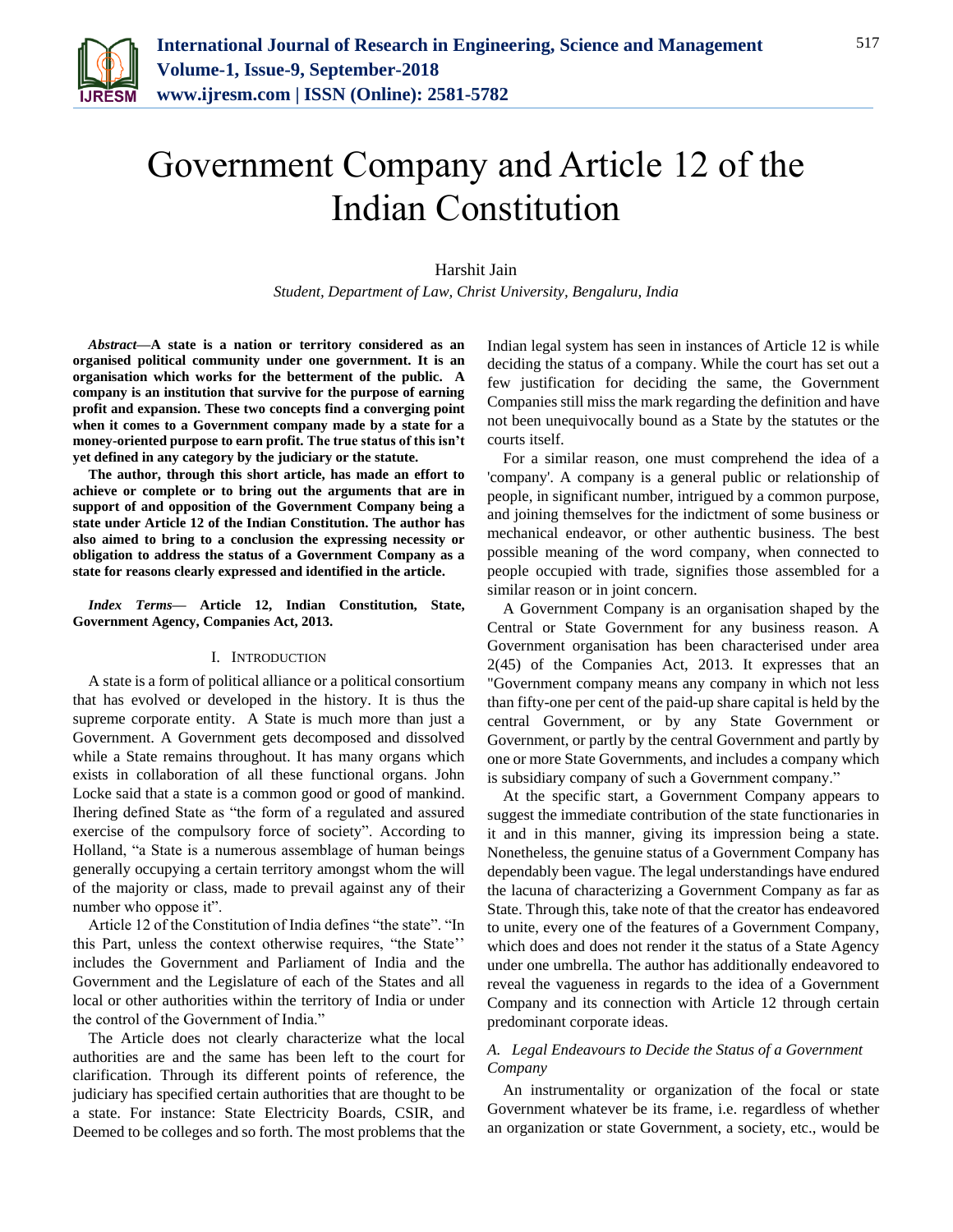

'State inside the importance of that word as stated in Article 12 of the Indian Constitution.

The case of Ramana Dayaram Shetty v. the International Airport Authority of India and Ors dealt extremely with the question of a Government Company being a State. The Supreme Court expounded on a test, which would propose whether the corporations incorporated under the law are organisation or an instrumentality of the Government. The test may be summarized as:

- 1) The source of the share capital;
- 2) The extent of State Control over the Corporation and whether it is "deep and pervasive";
- 3) Whether the functions of the Corporation has a monopoly status;
- 4) Whether the functions of Corporation are of public importance and closely related to Governmental functions; and
- 5) Whether, what belonged to a Government Department formerly was transferred to the Corporation.

While the above test was utilized as an inescapable marker of statehood of a Government Company, the legal set down new and expand reason for choosing the same. In the case of Som Prakash v. Union of India, the court held that the Bharat Petroleum Corporation registered as a company under the companies Act is a state within the enlarged meaning of Article 12 of the Constitution. The Court additionally set out that the genuine test for the reason to decide the "authority" was the usefulness of the Company. It was held that the Agency of a state should mean a body which practices open capacity.

In the case of Hindustan Steel Works Construction Co. Ltd. V. State of Kerala, it was laid down that notwithstanding all the pervasive control of the Government, the Government Company is neither a Government department nor a Government establishment, therefore not a state.

The Supreme Court has held that though a company was wholly controlled by a state Government, it had a separate entity and its income was not the income of the State Government, in the case of Andhra Pradesh Transport Corporation v. ITO.

The employees of a Government Company were not held to be Government servants and therefore, the court held that the employees had no legal right to claim the extra compensation from the Government. This was held in the case of A. K. Bindal v. Union of India.

It might anyway be of significance to take note of that the 'Right to Information' is material on Government Companies. This implies Right to Information can be filed in regards to the working if a Government Company and the company is responsible to the citizens like some other state organ for the same. This makes a bigger disarray in the minds of the common man. For the Right to Information is only applicable on the Government units. Though, the Government Company isn't only a Government unit.

### *B. From the View of Separate Legal Entity*

In the case of A Salomon v. Salomon and Co.Ltd. , the court has held that a corporation is distinct from its owner. It was in this case that the concept of separate legal entity finds its accommodation. The same was upheld in the case of Lee v. Lee's air farming ltd. As the concept travelled to India, we observe its acceptance in Re. Kondoli Tea Co. Ltd ., where the court held that 'the company was a separate body altogether from the shareholders and the transfer was as much a conveyance, a transfer of the property, as if the shareholders and the different persons.'

The idea of seperate legal entity allows a distinct status to a company under the Companies Act. This status is independent from that of the proprietors/shareowners of the company. Subsequently, regardless of whether a company has its shareowners from the Government or not, it appreciates an alternate status under the law.

The piece of shareholdings in an organisation does not decide its actual status. It depends on the Memorandum of Association and the Articles of Association of an organisation that decides the genuine purpose behind the arrangement and presence of an organisation. This structures the determinant factor in choosing the actual idea of an organisation.

A Government Company, along these lines, can't simply be alluded to as a state in light of the creation of its investors. It's the capacities dispended by the Government Companies that decide if they fall under the umbrella of Article 12 of the constitution or not.

*C. Factors for Determining the Status of a Government Company:*

In view of the contentions over, certain basic elements can be counted to determine the genuine status of a Government Company with respect to whether it falls underneath the head of the state or not. These factors are:

- a) *Source of share capital:* A Government Company gets dominant part of its offer capital from the Government (central or state).
- b) *Functional Autonomy:* Regardless of whether a company has the self-governance to do its own functions at its own understanding, as other state divisions.
- c) *Public function:* Whether the company is associated with conveying open functions of its own.
- d) *Monopoly:* Whether the company has a monopoly directly over different companies in the division because of the uncommon licenses and so on.
- e) *Control:* A company is an artificial person, which is overseen by the normal people who claim it and by the executives. It is the level of control that is appreciated by the Government in a Government Company which can help in deciding its status. It was held on account of Mysore Paper Mills Ltd. v. Mysore Paper Mills Officers' Association that if the Government controls the everyday exercises of an organization, it is considered to be an office